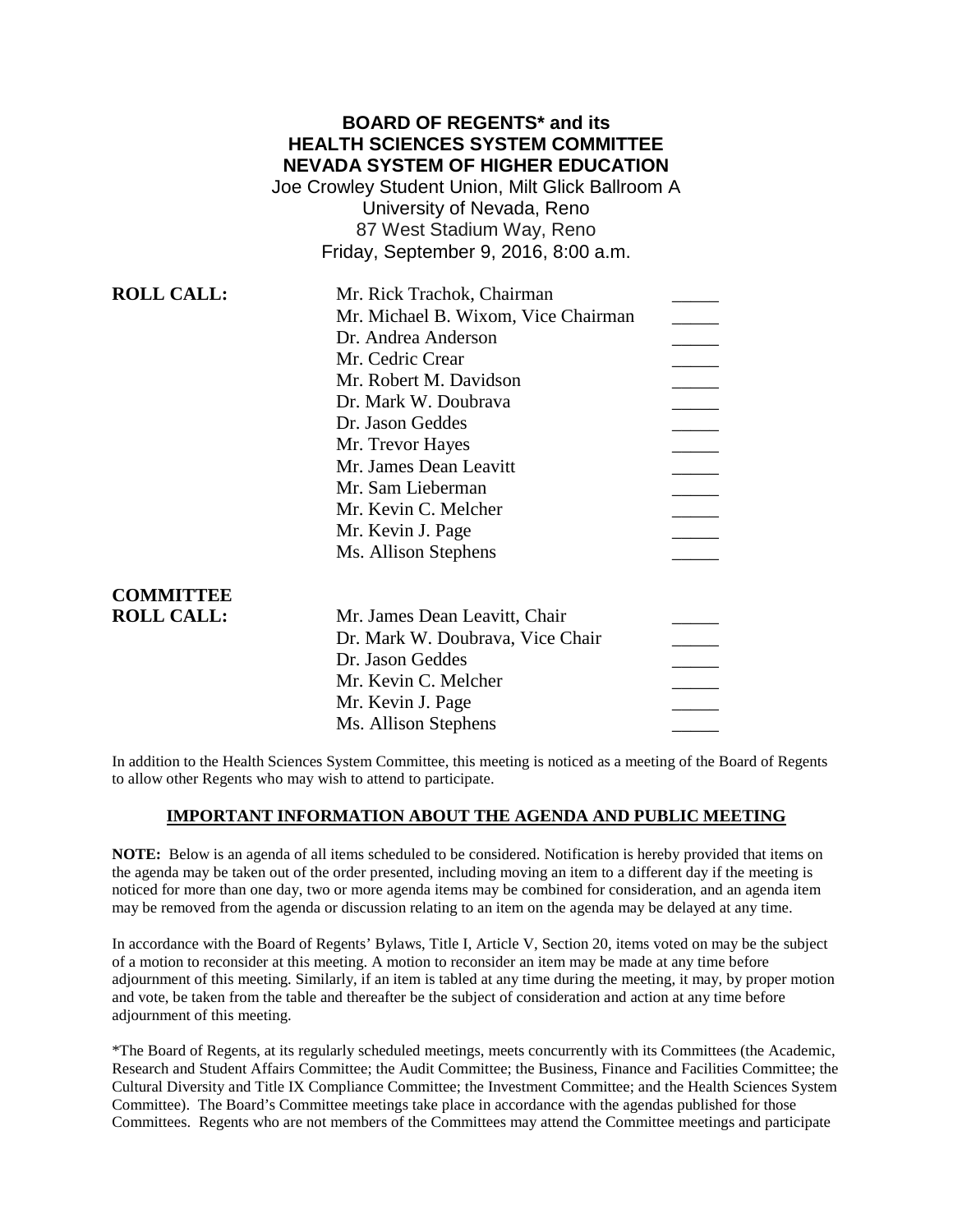in the discussion of Committee agenda items. However, action items will only be voted on by the members of each Committee, unless a Regent is temporarily made a member of that Committee under Board of Regents' Bylaws, Title 1, Article VI, Section 6. The full Board of Regents will consider Committee action items in accordance with the Board of Regents' agenda published for the current or for a subsequent meeting.

In accordance with the Board of Regents' Bylaws, Title 1, Art. V, Section 13, a quorum may be gained by telephonic hookup.

Some agenda items are noted as having accompanying reference material. Reference material may be accessed on the electronic version of the agenda by clicking the reference link associated with a particular item. The agenda and associated reference material may also be accessed on the Internet by visiting the Board of Regents' website at:

### <http://system.nevada.edu/Nshe/index.cfm/administration/board-of-regents/meeting-agendas/>

Many public libraries have publicly accessible computer terminals. Copies of the reference material and any additional support materials that are submitted to the Board of Regents' Office and then distributed to the members of the Board of Regents after the mailing of this agenda but before the meeting, will be made available as follows: 1. Copies of any such materials are available at the Board of Regents' Office at 2601 Enterprise Road, Reno, Nevada and the Board of Regents' Office at 4300 S. Maryland Parkway, Las Vegas, Nevada. A copy may be requested by calling Angela R. Palmer at (775) 784-3465; 2. Copies of any such materials will also be available at the meeting site.

Reasonable efforts will be made to assist and accommodate physically disabled persons attending the meeting. Please call the Board office at (775) 784-4958 in advance so that arrangements may be made.

### **1. PUBLIC COMMENT INFORMATION ONLY**

Public comment will be taken during this agenda item. No action may be taken on a matter raised under this item until the matter is included on an agenda as an item on which action may be taken. Comments will be limited to three minutes per person. Persons making comment will be asked to begin by stating their name for the record and to spell their last name. The Committee Chair may elect to allow additional public comment on a specific agenda item when that agenda item is being considered.

In accordance with Attorney General Opinion No. 00-047, as restated in the Attorney General's Open Meeting Law Manual, the Committee Chair may prohibit comment if the content of that comment is a topic that is not relevant to, or within the authority of, the Board of Regents, or if the content is willfully disruptive of the meeting by being irrelevant, repetitious, slanderous, offensive, inflammatory, irrational or amounting to personal attacks or interfering with the rights of other speakers.

# **2. MINUTES FOR POSSIBLE ACTION**

Request is made for approval of the minutes from the June 10, 2016, meeting. *[\(Ref. HSS-2\)](http://system.nevada.edu/tasks/sites/Nshe/assets/File/BoardOfRegents/Agendas/2016/sept-mtgs/hss-refs/HSS-2.pdf)*

*ESTIMATED TIME: 5 mins.*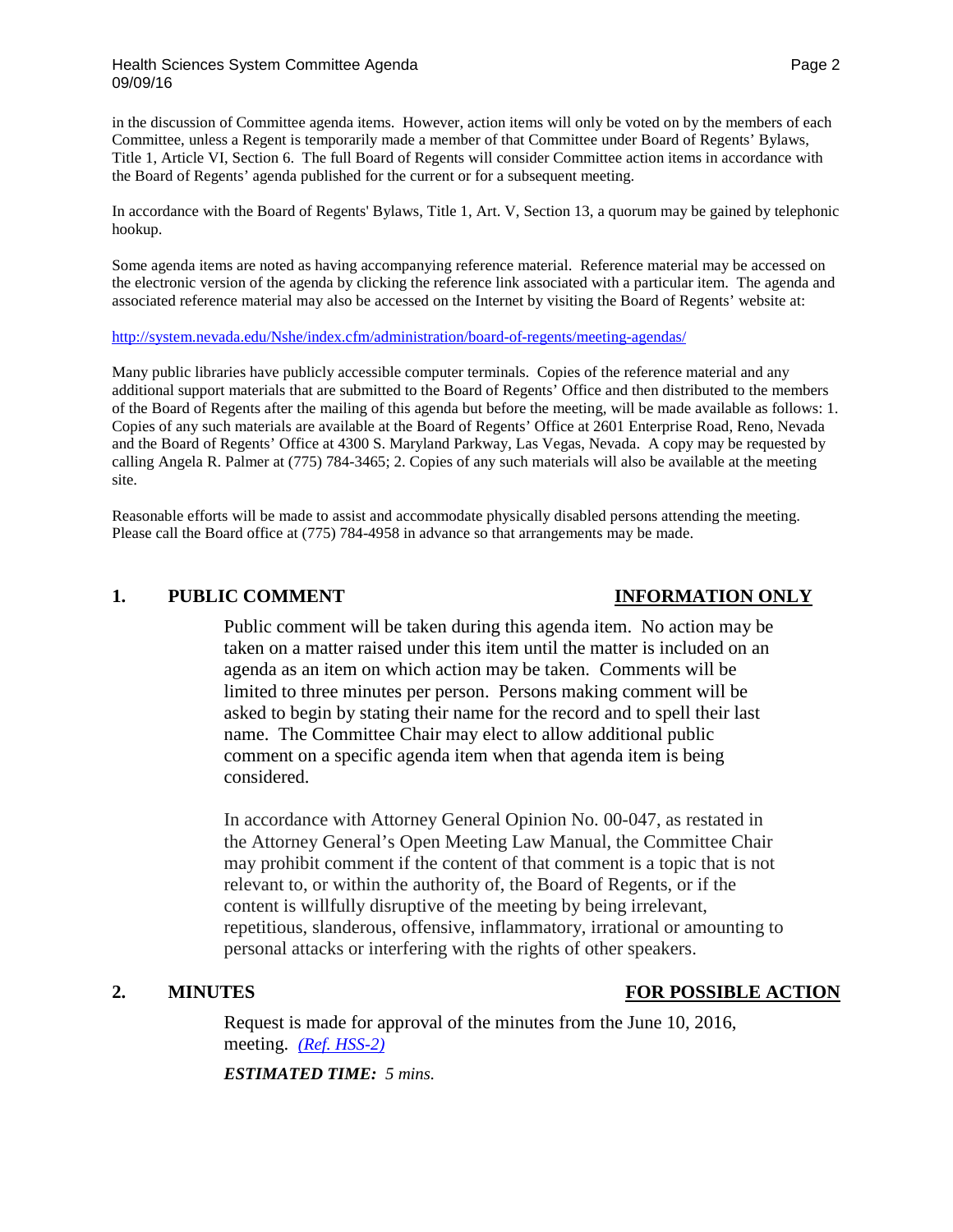### **3. CHAIR'S REPORT INFORMATION ONLY**

## Chair James Dean Leavitt will provide general remarks and update the Committee members regarding health sciences planning and development efforts including activities and actions, if any, of the Board of Regents, the Health Sciences System administration or other Nevada System of Higher Education *(NSHE)* leaders since the last meeting of the Committee.

*ESTIMATED TIME: 5 mins.*

# **4. APPROVAL OF AGREEMENT BETWEEN NSHE, FOR POSSIBLE ACTION UNIVERSITY OF NEVADA, RENO SCHOOL OF MEDICINE AND UNIVERSITY OF NEVADA, LAS VEGAS SCHOOL OF MEDICINE AND THEIR PRACTICE PLANS FOR TRANSITION OF MEDICAL EDUCATION IN SOUTHERN NEVADA**

President Marc A. Johnson and President Len Jessup request approval of the agreement between NSHE, University of Nevada, Reno School of Medicine and University of Nevada, Las Vegas School of Medicine and their practice plans for the transition of medical education in southern Nevada. *[\(Ref. HSS-4\)](http://system.nevada.edu/tasks/sites/Nshe/assets/File/BoardOfRegents/Agendas/2016/sept-mtgs/hss-refs/HSS-4.pdf)*

*ESTIMATED TIME: 20 mins.*

# **5. CODE REVISION, TITLE 2, CHAPTER 5, INFORMATION ONLY SECTION 5.4.10 CREDIT OF LEAVE BETWEEN SCHOOLS OF MEDICINE**

President Marc A. Johnson and President Len Jessup request approval of a new Code section, Title 2, Chapter 5, Section 5.4.10, wherein professional staff of the University of Nevada, Reno School of Medicine in southern Nevada who are hired by the University of Nevada, Las Vegas School of Medicine will be credited with accumulated leave from the University of Nevada, Reno School of Medicine. This item is presented for information only and will be presented for action at a subsequent meeting of the Board of Regents. *[\(Ref. HSS-5\)](http://system.nevada.edu/tasks/sites/Nshe/assets/File/BoardOfRegents/Agendas/2016/sept-mtgs/hss-refs/HSS-5.pdf)*

*ESTIMATED TIME: 5 mins.*

# **6. UNIVERSITY OF NEVADA, LAS VEGAS INFORMATION ONLY SCHOOL OF MEDICINE**

## Dr. Barbara Atkinson, Founding Dean of the UNLV School of Medicine, will provide an update about the medical key initiatives including its accreditation progress, facility planning and design, faculty recruitment, transitioning University of Nevada, Reno School of Medicine academic faculty to UNLV School of Medicine, Faculty Practice Plan, and clinical operations.

*ESTIMATED TIME: 10 mins.*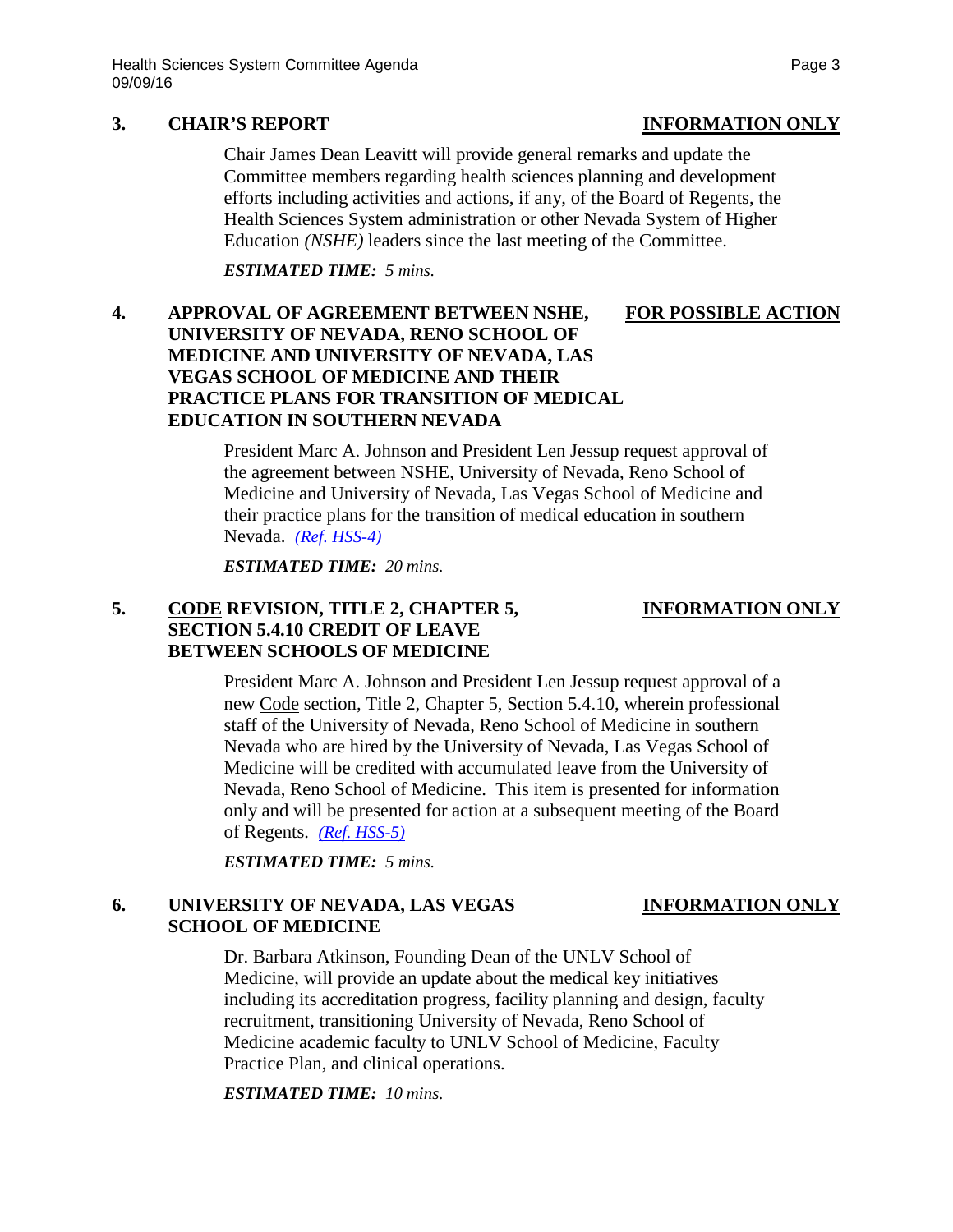### **7. UNIVERSITY OF NEVADA, RENO INFORMATION ONLY SCHOOL OF MEDICINE**

Dr. Thomas Schwenk, Dean of the UNR School of Medicine, will provide an update on the activities related to the expansion and development of the University of Nevada, Reno School of Medicine. Updates to include leadership changes, medical student curriculum, Renown Health affiliation, Aurora Pathology Partnership – Department of Pathology, Graduate Medical Education *(GME)*, practice plan performance, strategic planning process will be presented. *[\(Ref. HSS-7\)](http://system.nevada.edu/tasks/sites/Nshe/assets/File/BoardOfRegents/Agendas/2016/sept-mtgs/hss-refs/HSS-7.pdf)*

*ESTIMATED TIME: 10 mins.*

### **8. NEW BUSINESS INFORMATION ONLY**

Items for consideration at future meetings may be suggested. Any discussion of an item under "New Business" is limited to description and clarification of the subject matter of the item, which may include the reasons for the request.

## **9. PUBLIC COMMENT INFORMATION ONLY**

Public comment will be taken during this agenda item. No action may be taken on a matter raised under this item until the matter is included on an agenda as an item on which action may be taken. Comments will be limited to three minutes per person. Persons making comment will be asked to begin by stating their name for the record and to spell their last name. The Committee Chair may elect to allow additional public comment on a specific agenda item when that agenda item is being considered.

In accordance with Attorney General Opinion No. 00-047, as restated in the Attorney General's Open Meeting Law Manual, the Committee Chair may prohibit comment if the content of that comment is a topic that is not relevant to, or within the authority of, the Board of Regents, or if the content is willfully disruptive of the meeting by being irrelevant, repetitious, slanderous, offensive, inflammatory, irrational or amounting to personal attacks or interfering with the rights of other speakers.